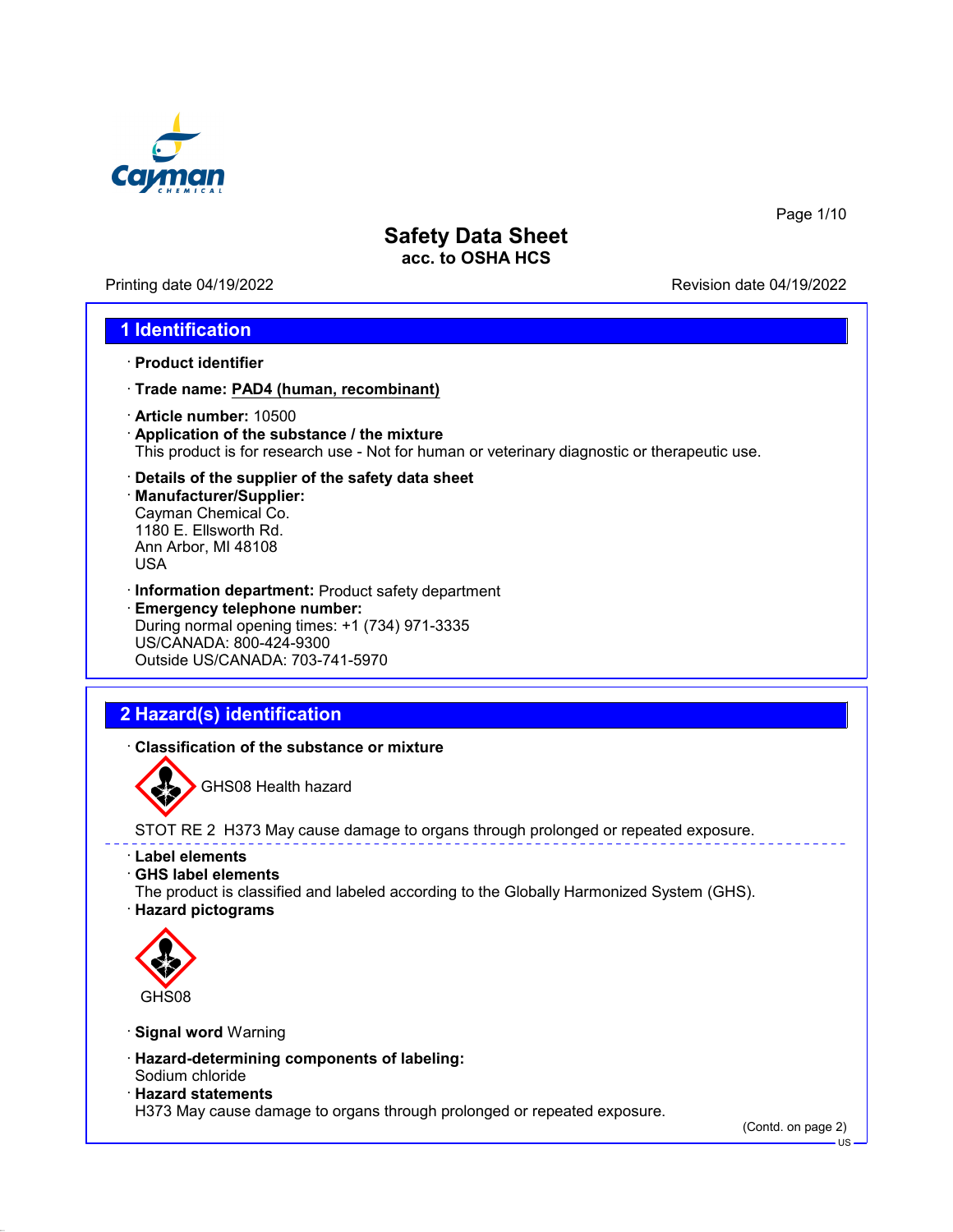#### Printing date 04/19/2022 Revision date 04/19/2022

#### **Trade name: PAD4 (human, recombinant)**

#### (Contd. from page 1) · **Precautionary statements** P260 Do not breathe dust/fume/gas/mist/vapors/spray. P314 Get medical advice/attention if you feel unwell. P501 Dispose of contents/container in accordance with local/regional/national/international regulations. · **Classification system:** · **NFPA ratings (scale 0 - 4)**  $\overline{0}$ 1  $\overline{0}$ Health  $= 0$  $Fire = 1$ Reactivity =  $0$ · **HMIS-ratings (scale 0 - 4) HEALTH**  FIRE <mark>| REACTIVITY</mark> | 0  $\frac{0}{5}$  Health = 0  $\overline{1}$ Fire  $= 1$ Reactivity =  $0$ · **Other hazards** · **Results of PBT and vPvB assessment** · **PBT:** Not applicable.

· **vPvB:** Not applicable.

### **3 Composition/information on ingredients**

#### · **Chemical characterization: Mixtures**

· **Description:** Mixture of the substances listed below with nonhazardous additions.

| · Dangerous components:                   |                                                         |        |  |
|-------------------------------------------|---------------------------------------------------------|--------|--|
| CAS: 56-81-5<br><b>RTECS: MA8050000</b>   | Glycerol                                                | 10.0%  |  |
| CAS: 7647-14-5<br>RTECS: VZ4725000        | Sodium chloride                                         | 1.75%  |  |
| Other ingredients                         |                                                         |        |  |
| CAS: 7732-18-5<br>RTECS: ZC0110000        | Water                                                   | 87.04% |  |
| CAS: 75277-39-3                           | Hepes, sodium salt                                      | 1.19%  |  |
|                                           | Protein Arginine Deiminase 4 (PAD4) - Bulk Intermediate | 0.1%   |  |
| CAS: 3483-12-3<br><b>RTECS: EK1610000</b> | DL-Dithiothreitol                                       | 0.02%  |  |

### **4 First-aid measures**

#### · **Description of first aid measures**

· **General information:**

Symptoms of poisoning may even occur after several hours; therefore medical observation for at least 48 hours after the accident.

- · **After inhalation:** Supply fresh air; consult doctor in case of complaints.
- · **After skin contact:** Generally the product does not irritate the skin.
- · **After eye contact:** Rinse opened eye for several minutes under running water.
- · **After swallowing:** If symptoms persist consult doctor.

(Contd. on page 3)

US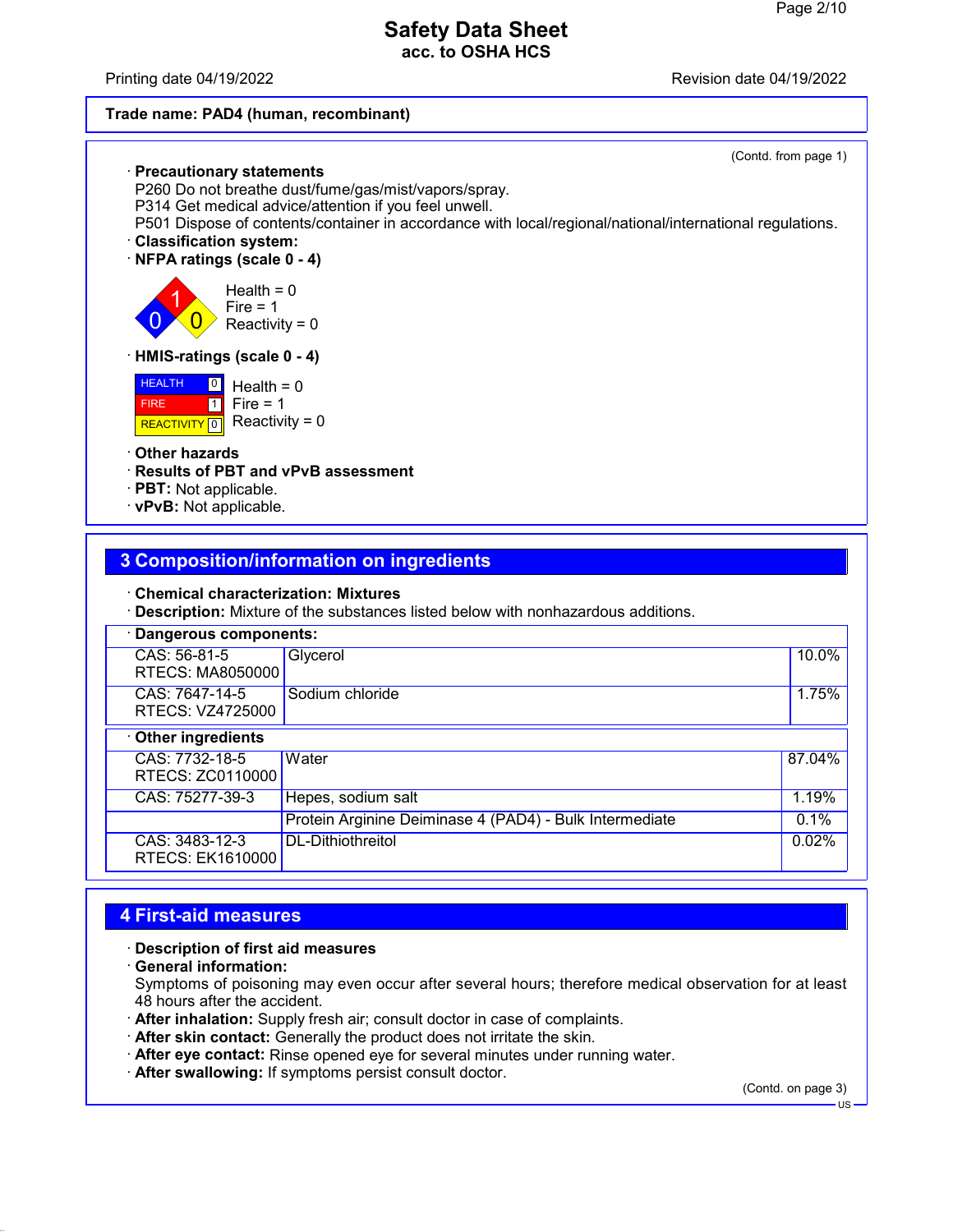#### Printing date 04/19/2022 Revision date 04/19/2022

(Contd. from page 2)

#### **Trade name: PAD4 (human, recombinant)**

· **Information for doctor:**

· **Most important symptoms and effects, both acute and delayed** May cause anemia, cough, CNS depression, drowsiness, headache, heart damage, lassitude (weakness, exhaustion), liver damage, narcosis, reproductive effects, teratogenic effects. No further relevant information available. · **Indication of any immediate medical attention and special treatment needed** No further relevant information available.

### **5 Fire-fighting measures**

- · **Extinguishing media**
- · **Suitable extinguishing agents:** Use fire fighting measures that suit the environment. A solid water stream may be inefficient.
- · **Special hazards arising from the substance or mixture** 67-56-1During heating or in case of fire poisonous gases are produced.
- · **Advice for firefighters**
- · **Protective equipment:** Mouth respiratory protective device.

### **6 Accidental release measures**

· **Personal precautions, protective equipment and emergency procedures** Mount respiratory protective device. · **Environmental precautions:** Dilute with plenty of water. Do not allow to enter sewers/ surface or ground water. · **Methods and material for containment and cleaning up:** Absorb with liquid-binding material (sand, diatomite, acid binders, universal binders, sawdust). Dispose contaminated material as waste according to item 13. Ensure adequate ventilation. · **Reference to other sections** See Section 7 for information on safe handling. See Section 8 for information on personal protection equipment. See Section 13 for disposal information. · **Protective Action Criteria for Chemicals** · **PAC-1:** 56-81-5 Glycerol 45 mg/m $^{3}$ · **PAC-2:** 56-81-5 Glycerol 180 mg/m $\frac{3}{2}$  180 mg/m $\frac{3}{2}$  180 mg/m $\frac{3}{2}$ · **PAC-3:** 56-81-5 Glycerol 1,100 mg/m $\frac{1}{3}$ 

# \* **7 Handling and storage**

- · **Handling:**
- · **Precautions for safe handling**

Ensure good ventilation/exhaustion at the workplace. Prevent formation of aerosols.

(Contd. on page 4)

US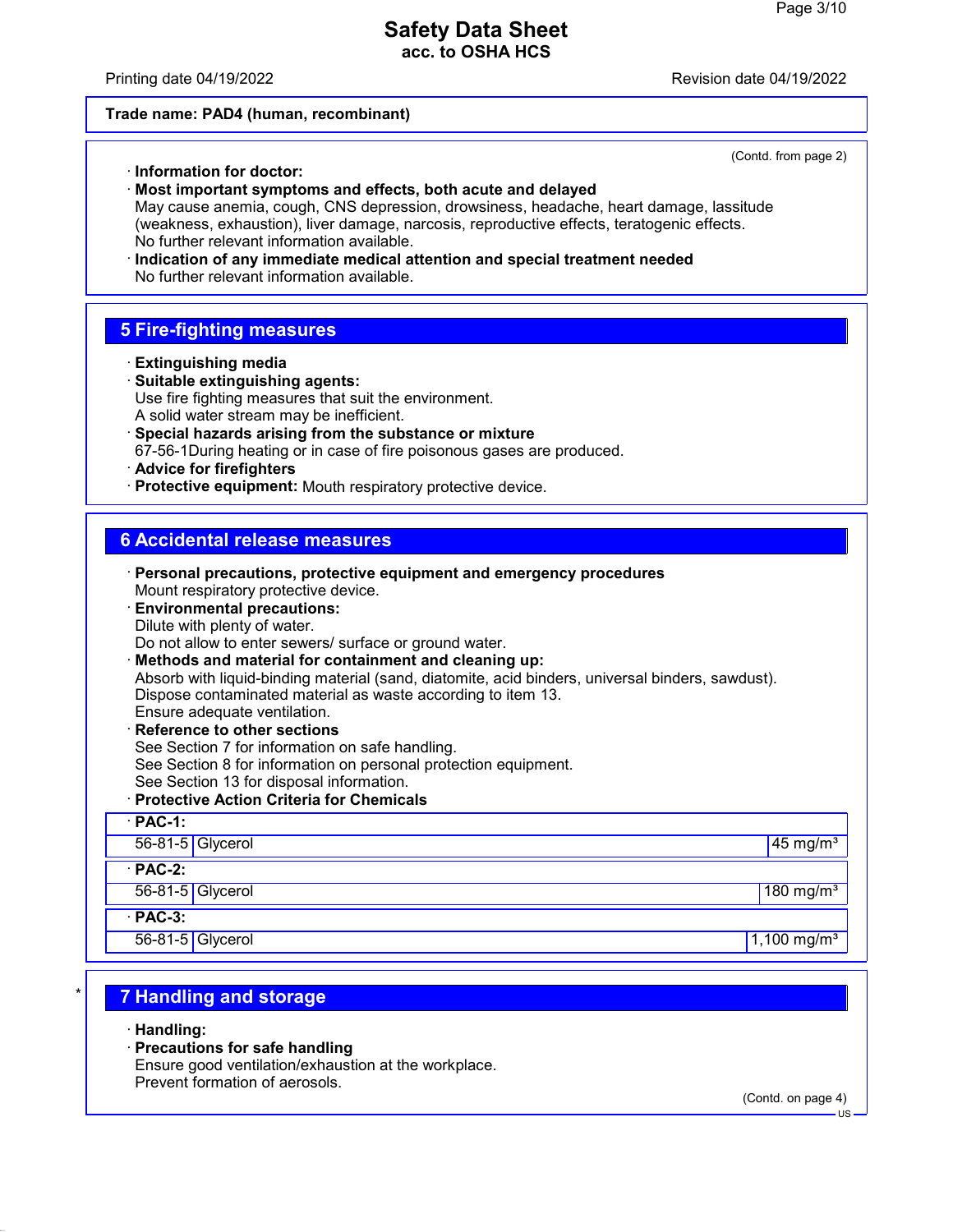Printing date 04/19/2022 Revision date 04/19/2022

(Contd. from page 3)

#### **Trade name: PAD4 (human, recombinant)**

· **Information about protection against explosions and fires:** Keep respiratory protective device available.

· **Conditions for safe storage, including any incompatibilities**

- · **Storage:** Store in accordance with information listed on the product insert.
- · **Requirements to be met by storerooms and receptacles:** No special requirements.
- · **Information about storage in one common storage facility:** Not required.
- · **Further information about storage conditions:** None.
- · **Specific end use(s)** No further relevant information available.

#### **8 Exposure controls/personal protection**

- · **Additional information about design of technical systems:** No further data; see item 7.
- · **Control parameters**
- · **Components with limit values that require monitoring at the workplace:**

The following constituent is the only constituent of the product which has a PEL, TLV or other recommended exposure limit.

At this time, the remaining constituent has no known exposure limits.

#### **56-81-5 Glycerol**

PEL Long-term value: 15\* 5\*\* mg/m<sup>3</sup>

mist; \*total dust \*\*respirable fraction

TLV TLV withdrawn-insufficient data human occup. exp.

· **Additional information:** The lists that were valid during the creation were used as basis.

- · **Exposure controls**
- · **Personal protective equipment:**
- · **General protective and hygienic measures:**

Keep away from foodstuffs, beverages and feed. Wash hands before breaks and at the end of work.

Store protective clothing separately.

· **Breathing equipment:**

In case of brief exposure or low pollution use respiratory filter device. In case of intensive or longer exposure use respiratory protective device that is independent of circulating air.

· **Protection of hands:**



Protective gloves

The glove material has to be impermeable and resistant to the product/ the substance/ the preparation. Due to missing tests no recommendation to the glove material can be given for the product/ the preparation/ the chemical mixture.

Selection of the glove material on consideration of the penetration times, rates of diffusion and the degradation

· **Material of gloves**

The selection of the suitable gloves does not only depend on the material, but also on further marks of quality and varies from manufacturer to manufacturer. As the product is a preparation of several substances, the resistance of the glove material can not be calculated in advance and has therefore to be checked prior to the application.

· **Penetration time of glove material**

The exact break through time has to be found out by the manufacturer of the protective gloves and has to be observed.

(Contd. on page 5)

US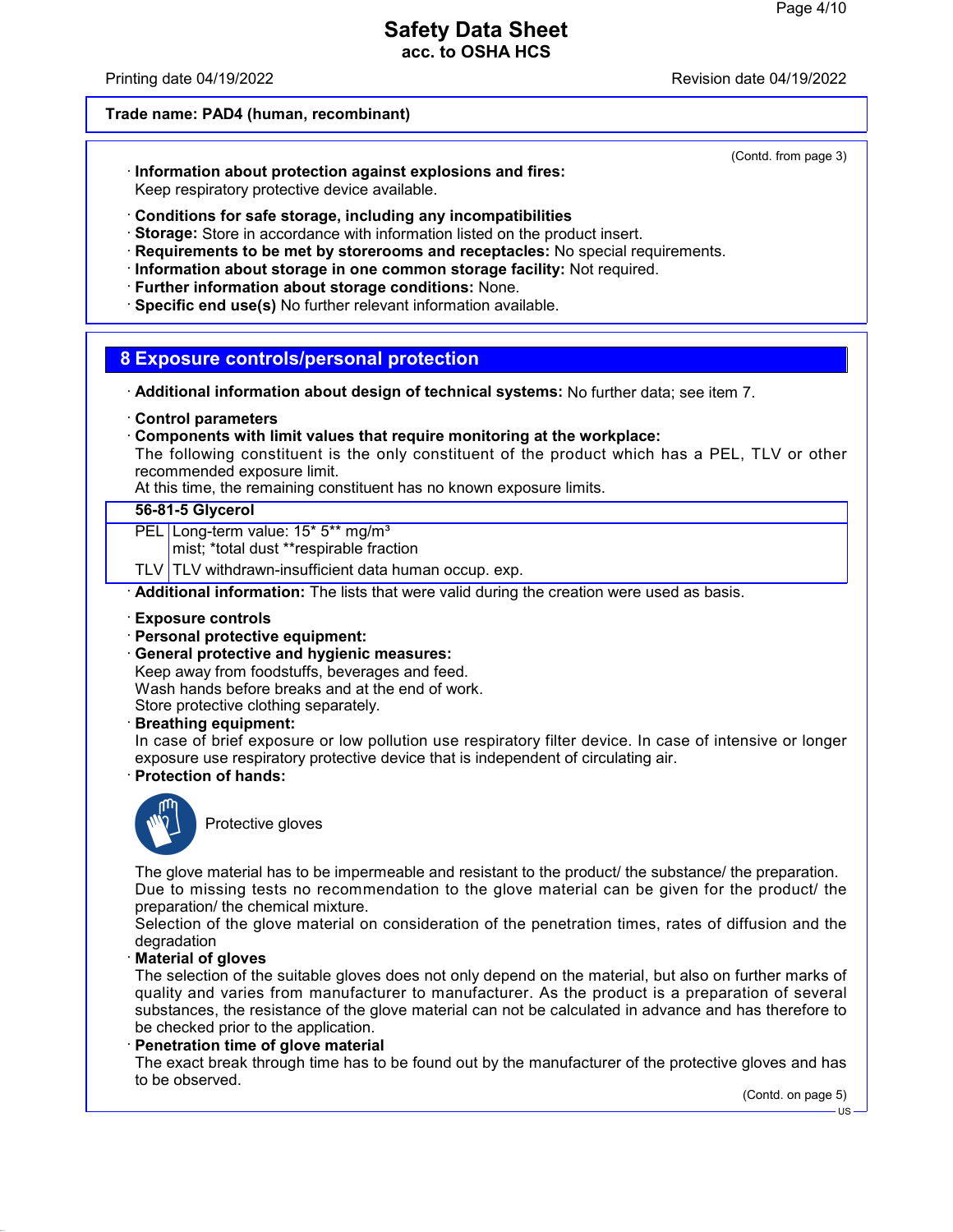Printing date 04/19/2022 **Printing date 04/19/2022** 

(Contd. from page 4)

US

# **Trade name: PAD4 (human, recombinant)**

· **Eye protection:**



Tightly sealed goggles

| Information on basic physical and chemical properties    |                                                         |
|----------------------------------------------------------|---------------------------------------------------------|
| <b>General Information</b>                               |                                                         |
| · Appearance:<br>Form:                                   | Liquid                                                  |
| Color:                                                   | Clear                                                   |
| · Odor:                                                  | Characteristic                                          |
| · Molecular Weight                                       | 75.8 kDa                                                |
| Odor threshold:                                          | Not determined.                                         |
| · Formulation                                            | 50 mM HEPES, pH 8.0, containing 300 mM sodium chloride, |
|                                                          | 1 mM DTT, and 10% glycerol                              |
| $\cdot$ pH-value at 20 °C (68 °F):                       | 8                                                       |
| Change in condition                                      |                                                         |
| <b>Melting point/Melting range:</b>                      | Undetermined.                                           |
| <b>Boiling point/Boiling range:</b>                      | 100 °C (212 °F)                                         |
| · Flash point:                                           | 199 °C (390.2 °F)                                       |
| · Flammability (solid, gaseous):                         | Not applicable.                                         |
| · Ignition temperature:                                  | 400 °C (752 °F)                                         |
| · Decomposition temperature:                             | Not determined.                                         |
| · Auto igniting:                                         | Product is not selfigniting.                            |
| · Danger of explosion:                                   | Product does not present an explosion hazard.           |
| <b>Explosion limits:</b>                                 |                                                         |
| Lower:                                                   | Not determined.                                         |
| Upper:                                                   | Not determined.                                         |
| Vapor pressure at 20 °C (68 °F):                         | 23 hPa (17.3 mm Hg)                                     |
| · Density:                                               | Not determined.                                         |
| · Relative density                                       | Not determined.                                         |
| · Vapor density                                          | Not determined.                                         |
| <b>Evaporation rate</b>                                  | Not determined.                                         |
| · Solubility in / Miscibility with                       |                                                         |
| Water:                                                   | Fully miscible.                                         |
| Partition coefficient (n-octanol/water): Not determined. |                                                         |
| · Viscosity:                                             |                                                         |
| Dynamic:                                                 | Not determined.                                         |
| Kinematic:                                               | Not determined.                                         |
| · Solvent content:                                       |                                                         |
| <b>Organic solvents:</b>                                 | 10.0%                                                   |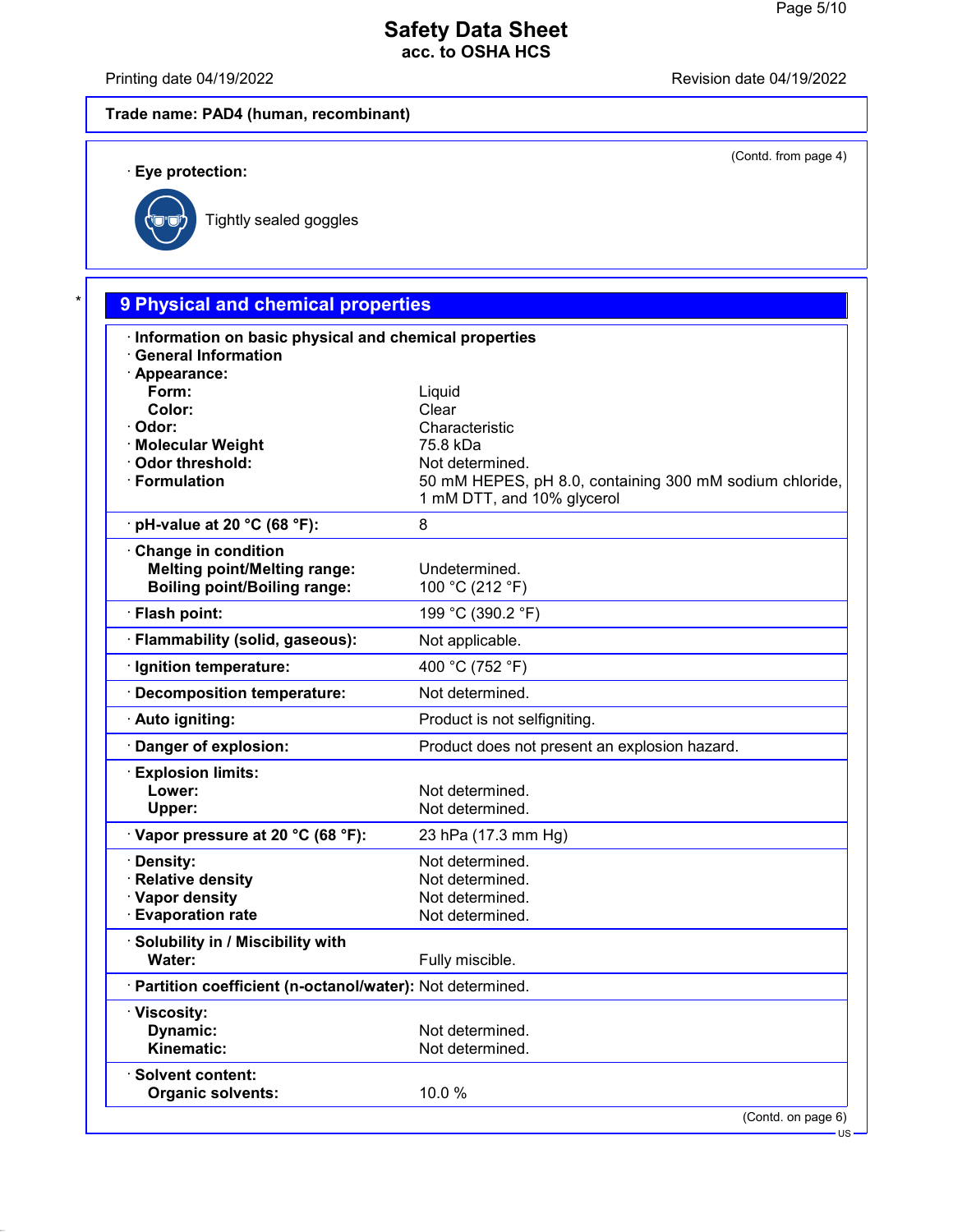Printing date 04/19/2022 **Revision date 04/19/2022** 

**Trade name: PAD4 (human, recombinant)**

|                               | (Contd. from page 5)                       |
|-------------------------------|--------------------------------------------|
| Water:<br><b>VOC content:</b> | 87.0 %<br>0.00%<br>0.0 g/l / 0.00 lb/gal   |
| Solids content:               | $3.1\%$                                    |
| Other information             | No further relevant information available. |

# **10 Stability and reactivity**

· **Reactivity** No further relevant information available.

- · **Chemical stability**
- · **Thermal decomposition / conditions to be avoided:**

No decomposition if used according to specifications.

- · **Possibility of hazardous reactions** No dangerous reactions known.
- · **Conditions to avoid** No further relevant information available.
- · **Incompatible materials:** No further relevant information available.
- · **Hazardous decomposition products:** No dangerous decomposition products known.

# **11 Toxicological information**

|  | Information on toxicological effects |  |  |  |  |
|--|--------------------------------------|--|--|--|--|
|--|--------------------------------------|--|--|--|--|

· **Acute toxicity:**

| LD/LC50 values that are relevant for classification: |                                        |                                          |  |
|------------------------------------------------------|----------------------------------------|------------------------------------------|--|
| 56-81-5 Glycerol                                     |                                        |                                          |  |
| Oral                                                 | LD50                                   | 12,600 mg/kg (rat)                       |  |
| Irritation of skin                                   | Irritation                             | 500 mg/24h (rabbit)                      |  |
| Irritation of eyes   Irritation                      |                                        | 500 mg/24h (rabbit)                      |  |
|                                                      | Intraperitoneal LD50 4,420 mg/kg (rat) |                                          |  |
|                                                      | Subcutaneous LD50   100 mg/kg (rat)    |                                          |  |
| 7647-14-5 Sodium chloride                            |                                        |                                          |  |
| Oral                                                 | <b>LDLO</b>                            | 1,000 mg/kg (man)                        |  |
|                                                      | <b>TDLO</b>                            | 650 ml/kg (man)                          |  |
|                                                      | LD50                                   | 4,000 mg/kg (mouse)                      |  |
|                                                      |                                        | 3,000 mg/kg (rat)                        |  |
|                                                      | LD50                                   | 4 g/kg (mouse)                           |  |
| Inhalative                                           | LC50                                   | 320 mg/m $3$ (mouse)                     |  |
|                                                      | <b>TCLO</b>                            | $0.63$ mg/m <sup>3</sup> (hmn)           |  |
|                                                      | LCLO                                   | 29,300 mg/m <sup>3</sup> /7h (mouse)     |  |
| Irritation of skin                                   | Irritation                             | 500 mg/24h (rabbit)                      |  |
| Irritation of eyes   Irritation                      |                                        | 100 mg/24h (rabbit)                      |  |
|                                                      |                                        | Intraperitoneal LD50 2,602 mg/kg (mouse) |  |
|                                                      | Subcutaneous LD50 31.6 mg/kg (rat)     |                                          |  |
|                                                      | Intravenous LD50                       | 59.5 mg/kg (rat)                         |  |
|                                                      | Data                                   | 15 mg/3D (hmn)                           |  |
|                                                      | Subcutaneous LD50                      | 3 g/kg (mouse)                           |  |
|                                                      |                                        | (Contd. on page 7)<br>– 119 –            |  |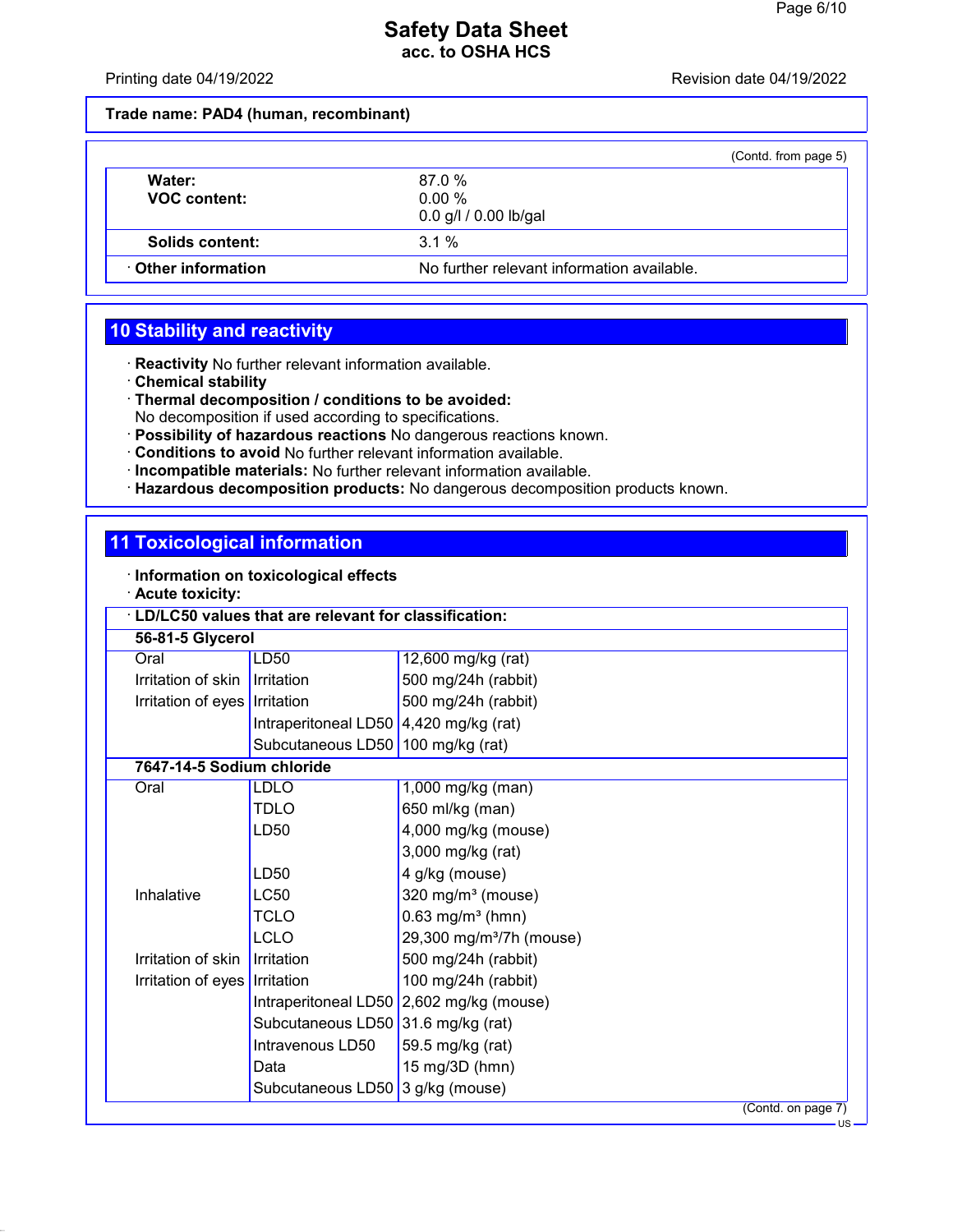Printing date 04/19/2022 Revision date 04/19/2022

(Contd. from page 6)

#### **Trade name: PAD4 (human, recombinant)**

· **Primary irritant effect:**

- · **on the skin:** No irritant effect.
- · **on the eye:** No irritating effect.
- · **Sensitization:** No sensitizing effects known.
- · **Additional toxicological information:**

The product shows the following dangers according to internally approved calculation methods for preparations:

· **Carcinogenic categories**

· **IARC (International Agency for Research on Cancer)**

None of the ingredients is listed.

· **NTP (National Toxicology Program)**

None of the ingredients is listed.

#### · **OSHA-Ca (Occupational Safety & Health Administration)**

None of the ingredients is listed.

# **12 Ecological information**

#### · **Toxicity**

- · **Aquatic toxicity:** No further relevant information available.
- · **Persistence and degradability** No further relevant information available.
- · **Behavior in environmental systems:**
- · **Bioaccumulative potential** No further relevant information available.
- · **Mobility in soil** No further relevant information available.
- · **Additional ecological information:**
- · **General notes:**

Water hazard class 1 (Self-assessment): slightly hazardous for water

Do not allow undiluted product or large quantities of it to reach ground water, water course or sewage system.

- · **Results of PBT and vPvB assessment**
- · **PBT:** Not applicable.
- · **vPvB:** Not applicable.
- · **Other adverse effects** No further relevant information available.

# **13 Disposal considerations**

### · **Waste treatment methods**

· **Recommendation:**

Must not be disposed of together with household garbage. Do not allow product to reach sewage system.

- · **Uncleaned packagings:**
- · **Recommendation:** Disposal must be made according to official regulations.
- · **Recommended cleansing agent:** Water, if necessary with cleansing agents.

| <b>14 Transport information</b> |  |
|---------------------------------|--|
|                                 |  |

· **UN-Number**

· **DOT, IMDG, IATA** UN1760

(Contd. on page 8)

US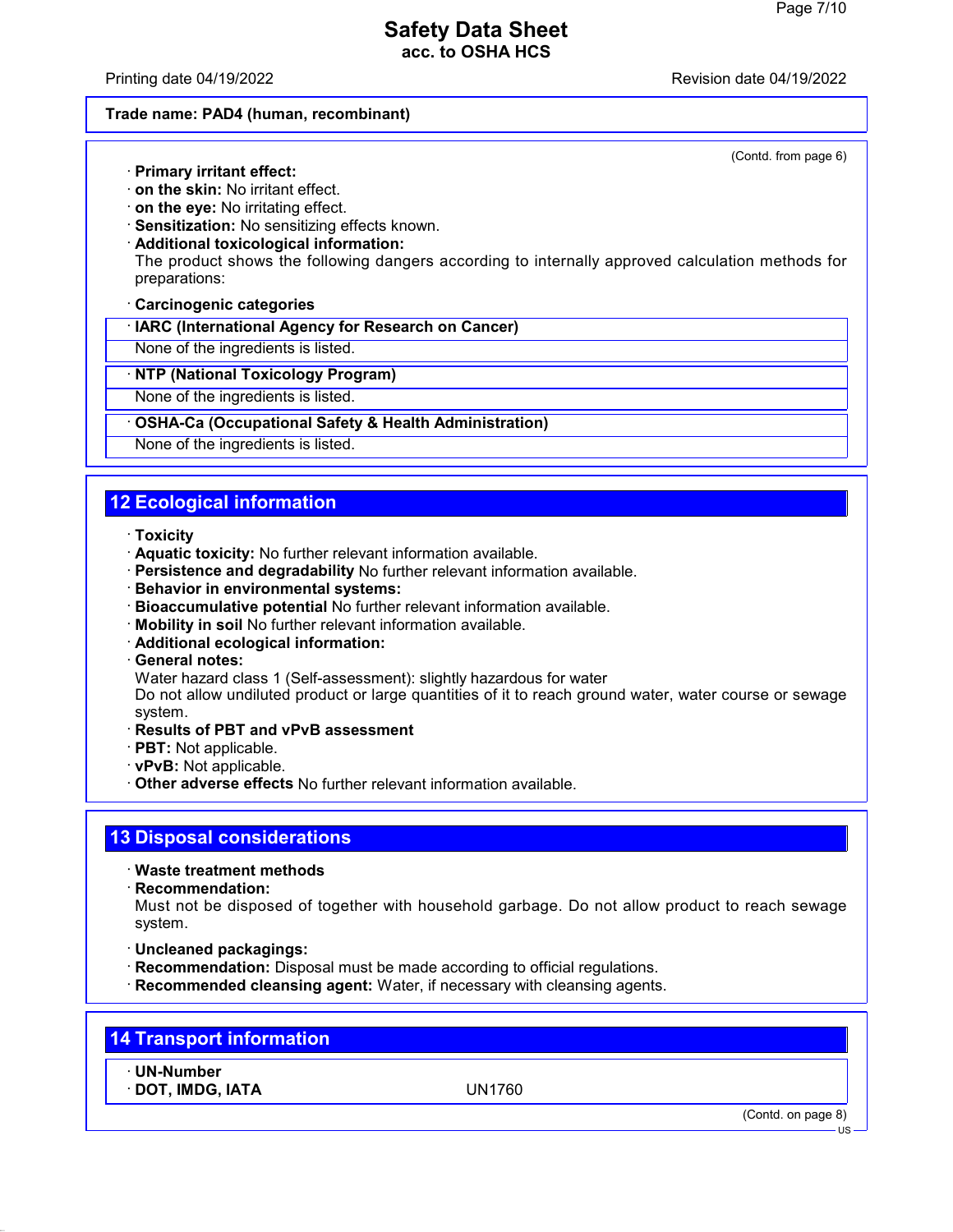Printing date 04/19/2022 **Revision date 04/19/2022** 

# **Trade name: PAD4 (human, recombinant)**

|                                                  | (Contd. from page 7)                              |
|--------------------------------------------------|---------------------------------------------------|
| · UN proper shipping name                        |                                                   |
| $\cdot$ DOT                                      | Corrosive liquids, n.o.s. (Glycerol)              |
| · IMDG                                           | CORROSIVE LIQUID, N.O.S. (Glycerol)               |
| $\cdot$ IATA                                     | Corrosive liquid, n.o.s. (Glycerol)               |
| · Transport hazard class(es)                     |                                                   |
| $\cdot$ DOT                                      |                                                   |
|                                                  |                                                   |
|                                                  |                                                   |
|                                                  |                                                   |
| · Class                                          | 8 Corrosive substances                            |
| · Label                                          | 8                                                 |
|                                                  |                                                   |
| · IMDG, IATA                                     |                                                   |
|                                                  |                                                   |
|                                                  |                                                   |
|                                                  |                                                   |
| · Class                                          | 8 Corrosive substances                            |
| · Label                                          | 8                                                 |
|                                                  |                                                   |
| · Packing group                                  |                                                   |
| DOT, IMDG, IATA                                  | $\mathbf{III}$                                    |
| <b>Environmental hazards:</b>                    | Not applicable.                                   |
| Special precautions for user                     | <b>Warning: Corrosive substances</b>              |
| · Hazard identification number (Kemler code): 80 |                                                   |
| · EMS Number:                                    | $F-A, S-B$                                        |
| <b>Stowage Category</b>                          | А                                                 |
| <b>Stowage Code</b>                              | SW2 Clear of living quarters.                     |
| · Transport in bulk according to Annex II of     |                                                   |
| MARPOL73/78 and the IBC Code                     | Not applicable.                                   |
| · Transport/Additional information:              |                                                   |
| $\cdot$ DOT                                      |                                                   |
| <b>Quantity limitations</b>                      | On passenger aircraft/rail: 5 L                   |
|                                                  | On cargo aircraft only: 60 L                      |
| $\cdot$ IMDG                                     |                                                   |
| · Limited quantities (LQ)                        | 5L                                                |
| <b>Excepted quantities (EQ)</b>                  | Code: E1                                          |
|                                                  | Maximum net quantity per inner packaging: 30 ml   |
|                                                  | Maximum net quantity per outer packaging: 1000 ml |
| $\cdot$ IATA                                     |                                                   |
|                                                  | (Contd. on page 9)                                |
|                                                  |                                                   |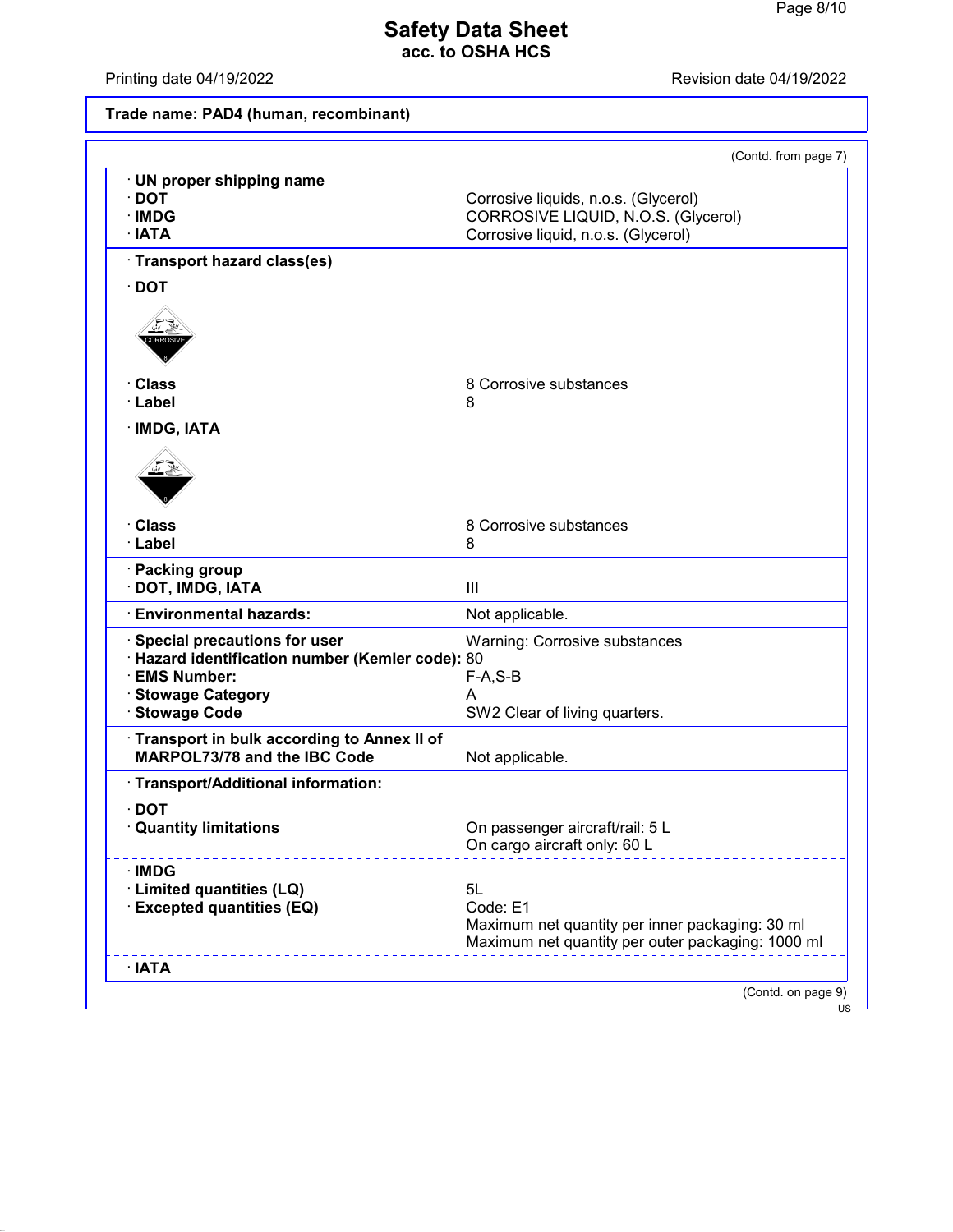Printing date 04/19/2022 **Revision date 04/19/2022** 

**Trade name: PAD4 (human, recombinant)**

|                          | (Contd. from page 8)                                                                                                                                                                                                                                                                           |
|--------------------------|------------------------------------------------------------------------------------------------------------------------------------------------------------------------------------------------------------------------------------------------------------------------------------------------|
| · Remarks:               | When sold in quantities of less than or equal to 1 mL,<br>or 1 g, with an Excepted Quantity Code of<br>E1, E2, E4, or E5, this item meets the De Minimis<br>Quantities exemption, per IATA 2.6.10.<br>Therefore packaging does not have to be labeled as<br>Dangerous Goods/Excepted Quantity. |
| · UN "Model Regulation": | UN 1760 CORROSIVE LIQUID, N.O.S. (GLYCEROL),<br>$8,$ III                                                                                                                                                                                                                                       |

# **15 Regulatory information**

· **Safety, health and environmental regulations/legislation specific for the substance or mixture** No further relevant information available.

· **Sara**

|                       | Section 355 (extremely hazardous substances):                    |                     |
|-----------------------|------------------------------------------------------------------|---------------------|
|                       | None of the ingredients is listed.                               |                     |
|                       | <b>Section 313 (Specific toxic chemical listings):</b>           |                     |
|                       | None of the ingredients is listed.                               |                     |
|                       | <b>TSCA (Toxic Substances Control Act):</b>                      |                     |
| 7732-18-5 Water       |                                                                  | <b>ACTIVE</b>       |
|                       | 56-81-5 Glycerol                                                 | <b>ACTIVE</b>       |
|                       | 7647-14-5 Sodium chloride                                        | <b>ACTIVE</b>       |
|                       | 75277-39-3 Hepes, sodium salt                                    | <b>ACTIVE</b>       |
|                       | 3483-12-3 DL-Dithiothreitol                                      | <b>ACTIVE</b>       |
|                       | <b>Hazardous Air Pollutants</b>                                  |                     |
|                       | None of the ingredients is listed.                               |                     |
| <b>Proposition 65</b> |                                                                  |                     |
|                       | <b>Chemicals known to cause cancer:</b>                          |                     |
|                       | None of the ingredients is listed.                               |                     |
|                       | Chemicals known to cause reproductive toxicity for females:      |                     |
|                       | None of the ingredients is listed.                               |                     |
|                       | Chemicals known to cause reproductive toxicity for males:        |                     |
|                       | None of the ingredients is listed.                               |                     |
|                       | <b>Chemicals known to cause developmental toxicity:</b>          |                     |
|                       | None of the ingredients is listed.                               |                     |
|                       | <b>Carcinogenic categories</b>                                   |                     |
|                       | <b>EPA (Environmental Protection Agency)</b>                     |                     |
|                       | None of the ingredients is listed.                               |                     |
|                       | <b>TLV (Threshold Limit Value)</b>                               |                     |
|                       | None of the ingredients is listed.                               |                     |
|                       | NIOSH-Ca (National Institute for Occupational Safety and Health) |                     |
|                       | None of the ingredients is listed.                               |                     |
|                       |                                                                  | (Contd. on page 10) |